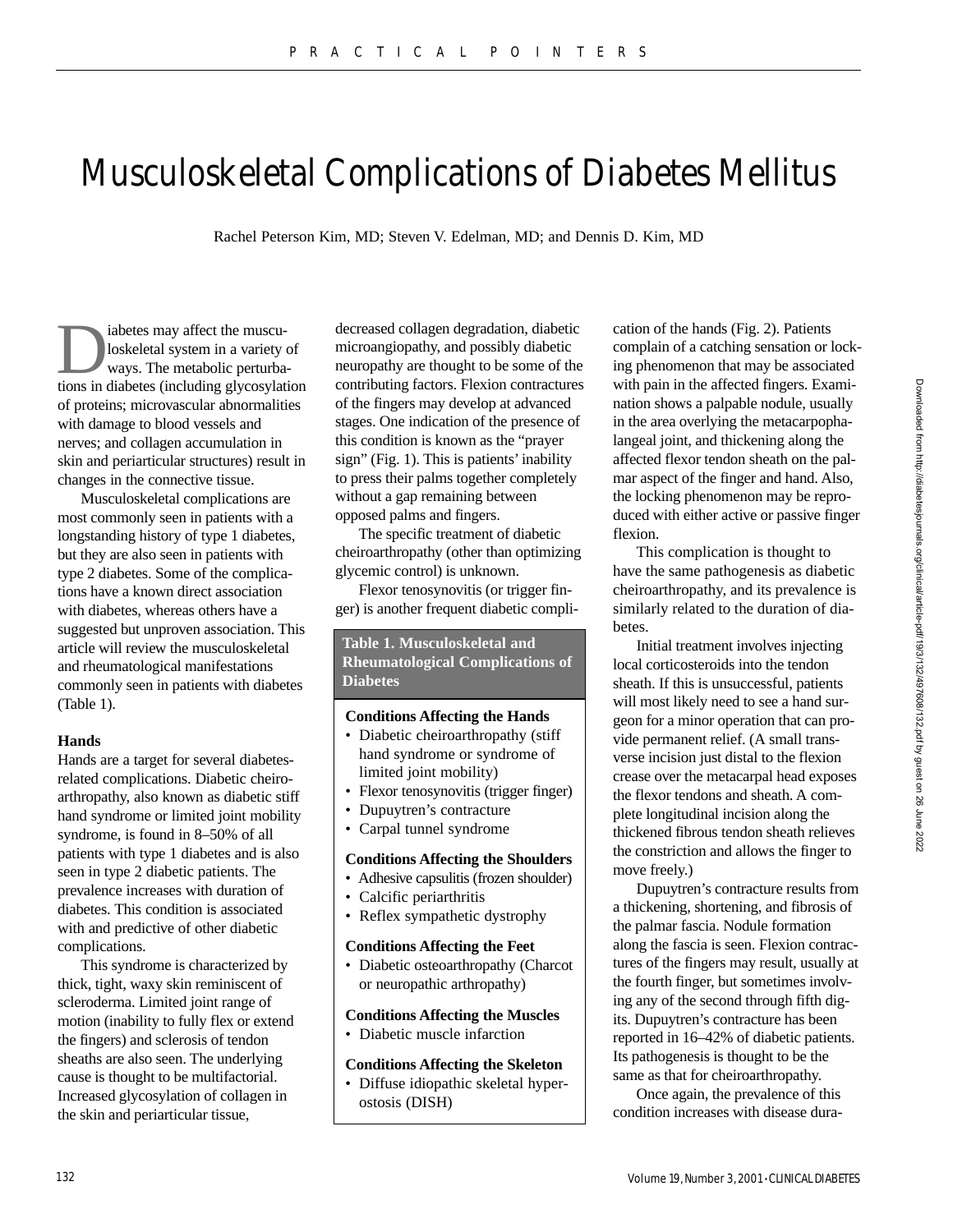

*Figure 1. The "prayer sign" indicates the presence of diabetic cheiroarthropathy. It is characterized by patients' inability to completely close gaps between opposed palms and fingers when pressing their hands together.* 



*Figure 2. This patient with flexor tenosynovitis (trigger finger) is trying to straighten out all of his fingers, but the middle finger is locked.* 

tion, but Dupuytren's contracture may also be seen early in the course of disease. Physical therapy may be beneficial for early or mild cases. Varied success has been reported with local corticosteroid injections. Surgical intervention may be needed for severe cases.

Carpal tunnel syndrome (CTS) is seen in up to 20% of diabetic patients. Its specific relationship to diabetes is thought to be median nerve entrapment caused by the diabetes-induced connective tissue changes mentioned above. The prevalence of CTS in diabetic patients generally increases with duration of diabetes.

CTS is usually diagnosed based on patients' history and clinical findings. Classically, patients complain of burning, paresthesias, or sensory loss in the median nerve distribution (the first three fingers as well as the radial half of the fourth finger). They may also complain of pain in the same area, often with radiation proximally into the forearm and arm. The pain may awaken patients from sleep and is aggravated by activities involving wrist flexion or extension, such as holding a newspaper or book, typing, driving, or using a knife and fork.

Tinel's sign (tapping over the median nerve on the volar aspect of the wrist) may be helpful in diagnosis but is not universally positive. A positive Tinel's sign produces paresthesias distally in the hand. Phalen's test (the wrist flexion test) may also assist in diagnosis, but like Tinel's sign, it is somewhat variable. Patients are asked to flex both wrists so that the dorsa of both hands are touching and to hold that position for 30–60 sec. A positive Phalen's test consists of paresthesias being reproduced in the hand with this maneuver.

It is also important to examine patients for possible motor weakness caused by median nerve compression. This is done by assessing thenar muscle strength and examining the hand for the presence of thenar muscle atrophy.

Awareness on the part of the clinicians is necessary in order to intercede in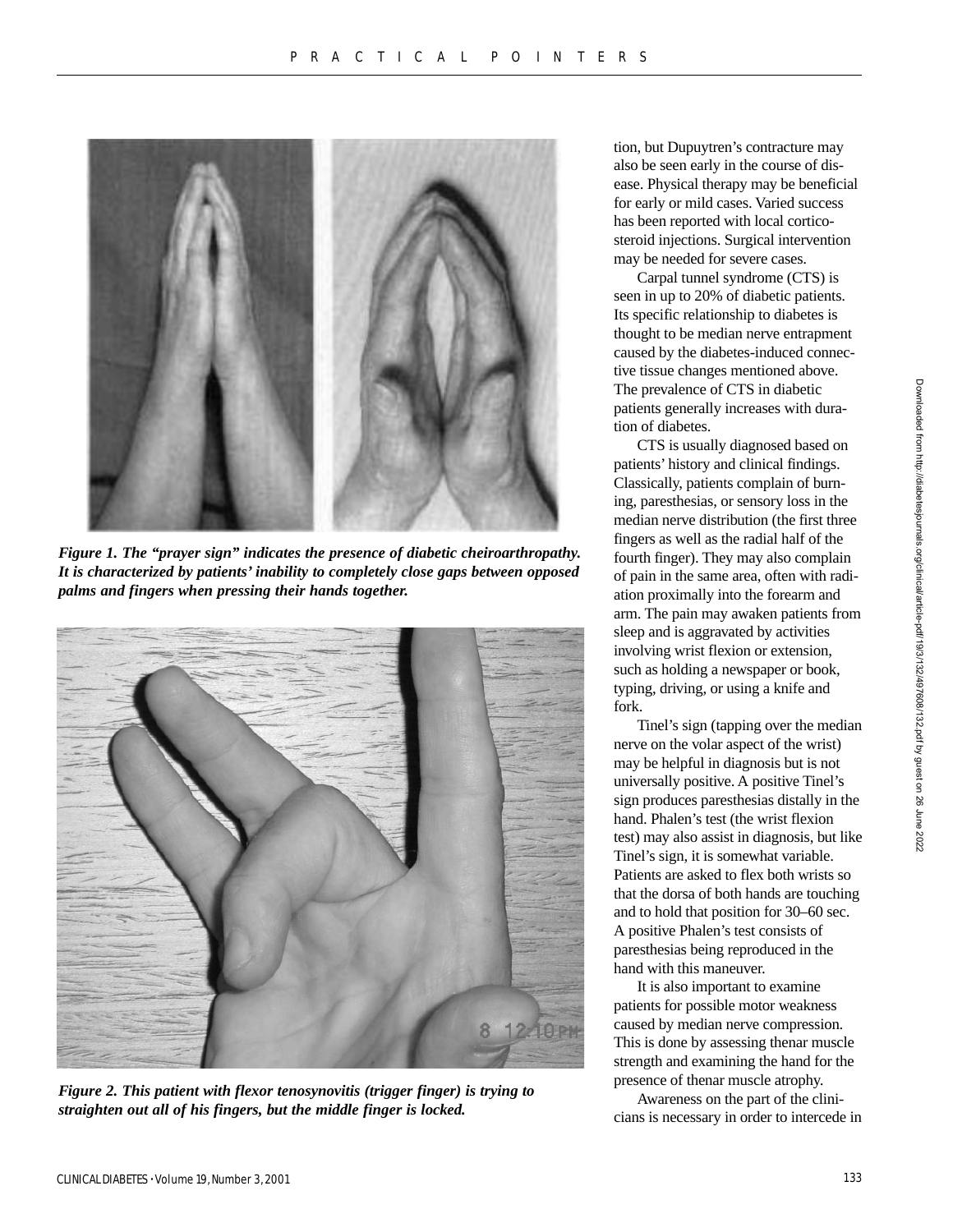CTS before the development of thenar muscle atrophy. Diabetic patients may have paresthesias caused by underlying peripheral neuropathy, and these two entities must be differentiated.

Electromyogram/nerve conduction velocity (EMG/NCV) testing can confirm the diagnosis of CTS in uncertain cases and can also help to localize the site of nerve entrapment. If more proximal entrapment is a concern, imaging studies of the cervical region should also be completed.

Management of CTS is the same for diabetic patients as for nondiabetic patients. Conservative treatment is tried initially for early or mild cases, using volar wrist splints (particularly at night) with or without nonsteroidal anti-inflammatory drugs (NSAIDs). Ergonomic adjustment of computer workstations should be made when appropriate. Local corticosteroid injection of the carpal tunnel may be tried as well. Patients with severe or refractory cases, as well as those with thenar atrophy or progressive neurological changes on serial EMG/ NCV testing, should be sent for definitive therapy with surgical release of the transverse carpal ligament by a hand surgeon.

## **Shoulders**

Diabetes can affect the shoulder in several ways. First, adhesive capsulitis, or frozen shoulder, has been reported in 19% of diabetic patients. This term refers to a stiffened glenohumeral joint usually caused by a reversible contraction of the joint capsule. Patients report shoulder stiffness, along with decreased range of motion. Therapy is largely conservative and involves minimizing overimmobilization (gentle stretching/range of motion exercises) and the use of analgesics and/or intra-articular injections.

Calcific periarthritis of the shoul der is also seen in diabetes, where it is roughly three times more common than in people without diabetes. Shoulder radiographs show calcium deposits outside of the joint, often in the area of the rotator cuff tendons. However, in up to

two-thirds of the cases, this condition is asymptomatic in patients with diabetes.

Reflex sympathetic dystrophy, also known as "shoulder-hand syndrome," is seen in diabetic patients, although whether it occurs with increased frequency is controversial. It may be associated with adhesive capsulitis (with or without calcific periarthritis).

Patients may complain of pain from shoulder to hand in the affected limb. Classical examination findings include swelling of the affected limb/area, skin changes (changes in hair growth, shiny skin, color and temperature changes), increased sensitivity to temperature and touch (hyperesthesia), and vasomotor instability. Transient, patchy osteoporosis is also often seen. Early intervention is important. NSAIDs, other analgesics, and corticosteroids have been used along with physical therapy, and sympathetic blocks may be helpful.

## **Feet**

Diabetic osteoarthropathy (also known as Charcot or neuropathic arthropathy) is a condition involving destructive, lytic joint changes. It is a severe, destructive form of degenerative arthritis resulting from a loss of sensation (brought on by underlying diabetic neuropathy) in the involved joints. It most commonly affects the pedal bones. Loss of sensation leads to inadvertent (and unnoticed) repeated microtrauma to the joints, which leads to degenerative changes.

The condition is quite rare, affecting only 0.1–0.4% of diabetic patients, and is seen in both type 1 and type 2 diabetes. The average duration of disease in affected patients is 15 years.

Physical examination will invariably demonstrate peripheral neuropathy. There may be skin such as erythema, swelling, hyperpigmentation or purpura, and soft-tissue ulcers over the affected area, as well as joint loosening or instability and joint deformities.

The diagnosis is made based on radiographic findings, with symptoms often milder than would be expected based on the radiographs. There is usually no history of overt trauma.

Depending on the stage and severity of the arthropathy, radiographs can show degenerative changes with subluxation, bone fragments, osteolysis, periosteal reaction, deformity, and/or ankylosis. Computed tomography (CT) scans are insensitive when evaluating for disease activity, whereas magnetic resonance imaging (MRI) and bone scintrigraphy studies are valuable adjuncts to plain films in this regard. The differential diagnosis includes infection, inflammatory processes, degenerative processes, tumor, deep venous thrombosis or thrombophlebitis, and neuropathic arthropathies secondary to other conditions. Diabetic peripheral neuropathy is thought to play the greatest pathogenic role in diabetic osteoarthropathy.

Treatment is generally conservative and unsatisfactory, involving both splinting/bracing to protect the area from weight bearing and good glycemic control. Podiatrists sometimes use a totalcontact cast for acute Charcot joints. This must be applied by an experienced cast technician and monitored and changed frequently. Unfortunately, it carries a fairly high risk of causing new injuries and ulcers because of the tight fit and patients' underlying neuropathy. Broad-spectrum empiric antibiotics are also frequently used when skin ulcers accompany the arthropathy.

## **Muscles**

Diabetic muscle infarction is a rare condition. This spontaneous infarction, with no history of trauma, tends to affect patients with a long history of poorly controlled diabetes. It is seen more commonly in patients with insulin-requiring diabetes, and most affected patients have multiple microvascular complications (neuropathy, nephropathy, and retinopathy).

The clinical presentation is an acute onset of pain and swelling over days to weeks in the affected muscle groups (usually the thigh or calf) along with varying degrees of tenderness. Creatinine phosphokinase levels may be nor